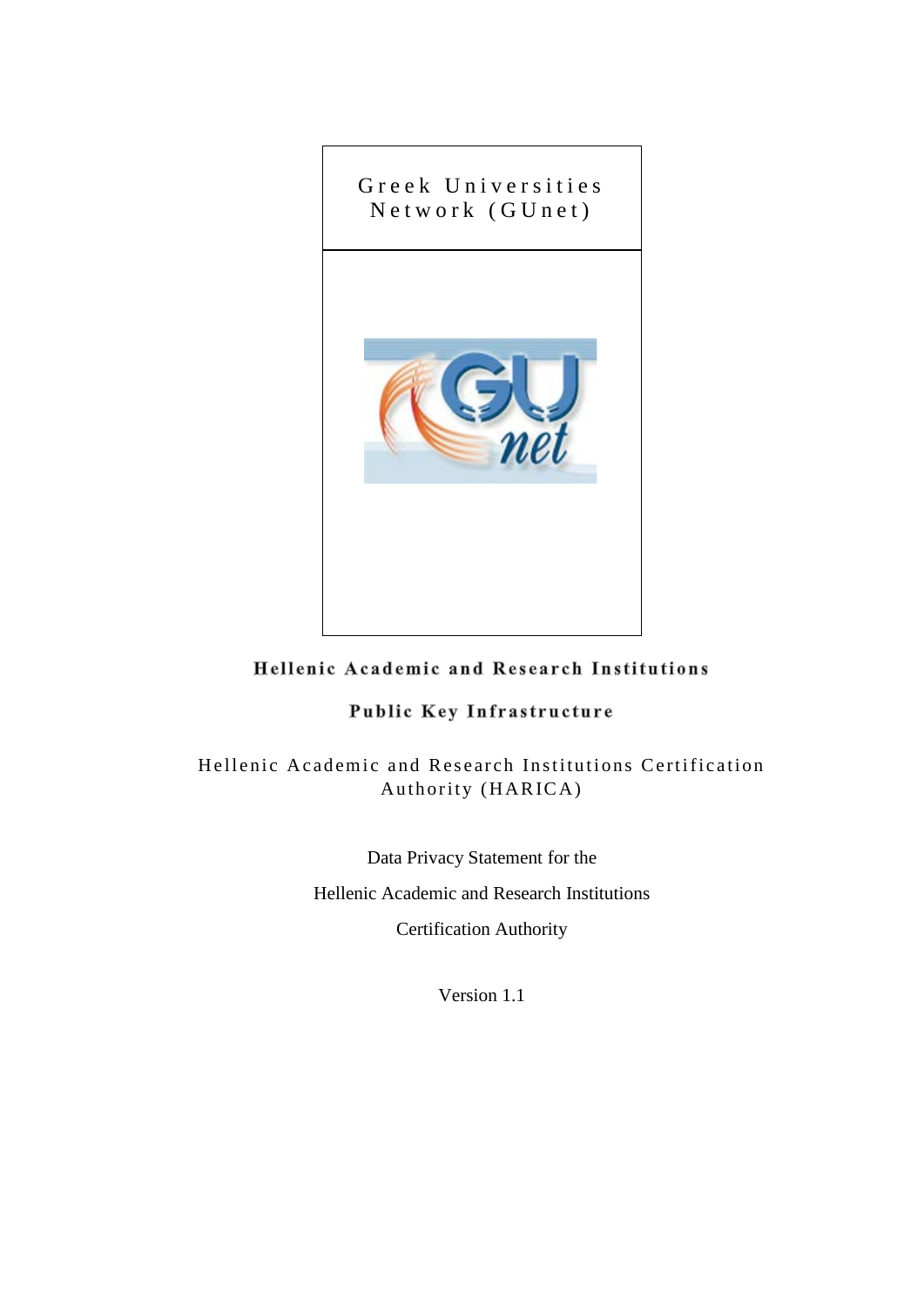# **Table of Contents**

| WHO HAS ACCESS TO YOUR PERSONAL DATA AND WHO WILL IT BE |                                                         |
|---------------------------------------------------------|---------------------------------------------------------|
|                                                         |                                                         |
|                                                         |                                                         |
|                                                         |                                                         |
|                                                         |                                                         |
|                                                         |                                                         |
|                                                         |                                                         |
|                                                         |                                                         |
|                                                         |                                                         |
|                                                         |                                                         |
|                                                         | WHY DO WE COLLECT YOUR PERSONAL DATA? / LEGAL BASIS AND |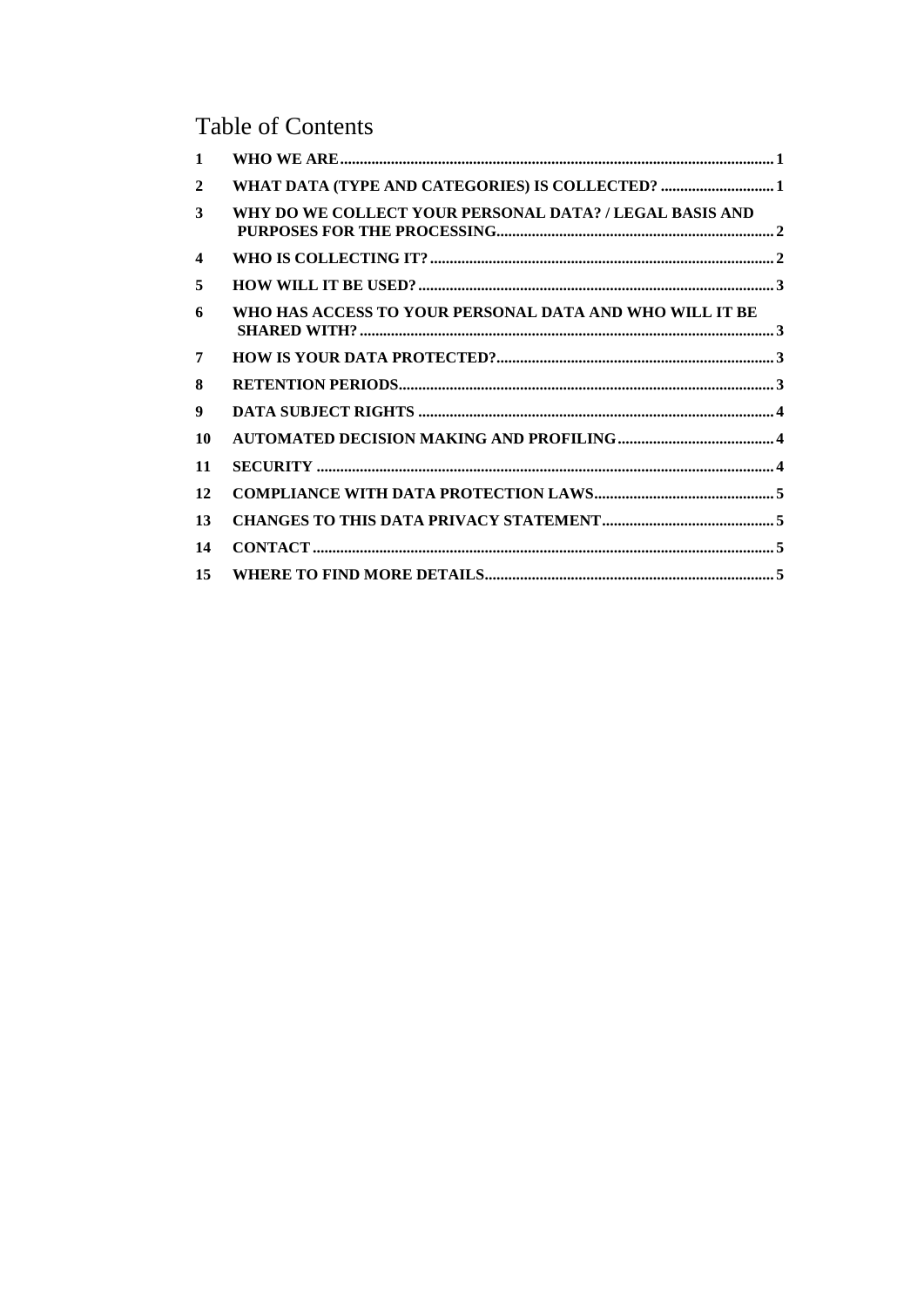#### <span id="page-2-0"></span>1 **Who we are**

**Greek Universities Network GUnet** ("Controller") is a non-profit organization with members all the Universities and Technological Educational Institutions in Greece and with registered office in the National and Kapodestrian University of Athens – Network Operations Center University Campus that operates and supports the Public Key Infrastructure (PKI) for the Hellenic Academic and Research Institutions. This GUnet service is namely known as the **Hellenic Academic and Research Institutions Certification Authority (HARICA)**.

This Statement concerns the processing of personal data through HARICA and explains the reason for the processing, the way we collect, handle and ensure protection of all personal data provided. It also explains how that information is used and what rights you may exercise in relation to your personal data (the right to access, rectify, block etc.), pursuant to the provisions of the EU General Data Protection Regulation No. 2016/679 ("GDPR").

## <span id="page-2-1"></span>**2 What data (type and categories) is collected?**

We collect the data necessary for the provision of the services, such as identifying and contact data ("Personal Data") granted by the subject concerned or by external Reliable Data Sources (e.g. official Government registries, University registries, etc).

Personal Data that MAY be included in digital certificates (depending on the Certificate Type that you choose) can include:

- First Name
- Last Name
- Common Name
- E-mail address
- Locality
- State/Province
- Country
- Job title (professional title) (if relevant)
- Pseudonym (if relevant)
- Company/Organization name (if relevant)
- Organizational Unit name (if relevant)
- Street Address (**Only if explicitly requested by the subject concerned**)
- Government issued ID (Social Security Number, Personal Identification Card, Tax Identification Number, or Passport Number) or other Personal Identifiable Information (**Only if explicitly requested by the subject concerned**).

Personal Data that is not included in digital certificates but that may be requested as part of the Certificate issuance process (e.g. for verifying the identity of an individual). This data can include:

- Home Address
- Telephone number (home/mobile)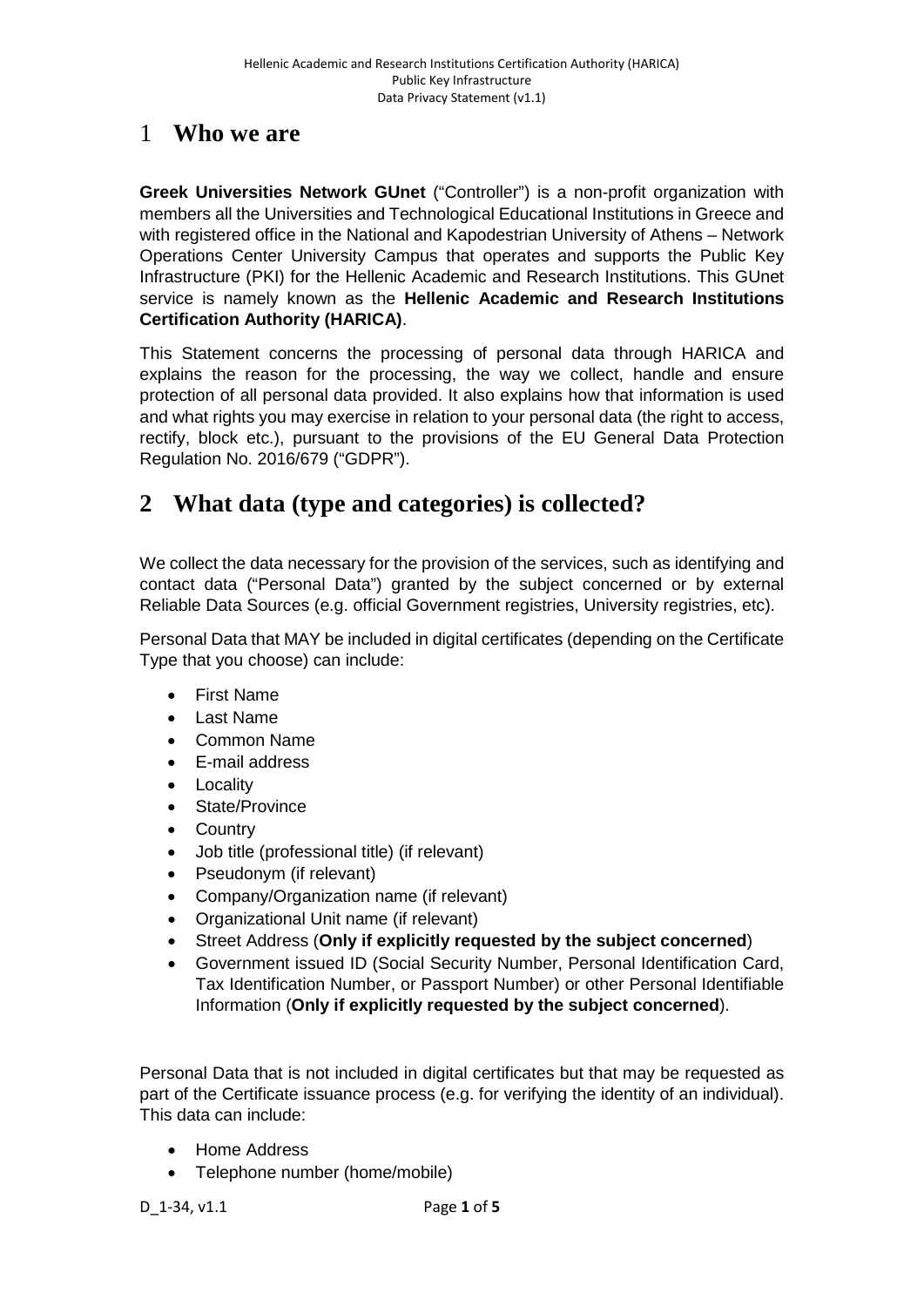Identification document details (used for identity vetting)

Personal Data is also needed in order to create a user account on our certificate management systems in order to log in to the system and to contact you in case of issues related to the Certificate (expiration, revocation, etc). This Personal Data consists of:

- First Name
- Last Name
- Email
- Phone number(s)
- Username
- Password (chosen by user)

Certain digital certificates, such as device certificates or certificates for electronic seals, do not contain any Personal Data, but Personal Data may be requested as part of the application for such certificates. The name, title, email address and telephone number of the relevant people involved with the certificate request and approval process.

#### <span id="page-3-0"></span>**3 Why do we collect your Personal Data? / Legal basis and purposes for the processing**

As a Qualified Trust Service Provider, we rely on a variety of information to run our business. In some cases, this information may include data that relates to an identified or identifiable natural person, which is referred to as Personal Data.

The reason that we collect your Personal Data is that we need it for identification and authentication purposes in order to provide you with our products and services, which include the provision of digital certificates and signing services.

In order for you to be informed on all Personal Data that we may ask you to provide for all our different types of Trust Services, please refer to our Certificate Policy and Certification Practice Statement (CP/CPS) at [https://repo.harica.gr/documents/CPS.](https://repo.harica.gr/documents/CPS)

The legal basis for us processing Personal Data in relation to these services is that processing is necessary for the performance of a contract or to take steps to enter into a contract and for the fulfilment of obligations imposed by national and EU laws and regulations - e.g. Regulation (EU) no. 2014/910 eIDAS, Regulation (EU) 2015/1502 etc.

#### <span id="page-3-1"></span>**4 Who is collecting it?**

We collect data directly from you, indirectly from reliable data sources (registries) or organizations who have entered into a contract with us (for example to request certificates for their employees/associates/partners/guests).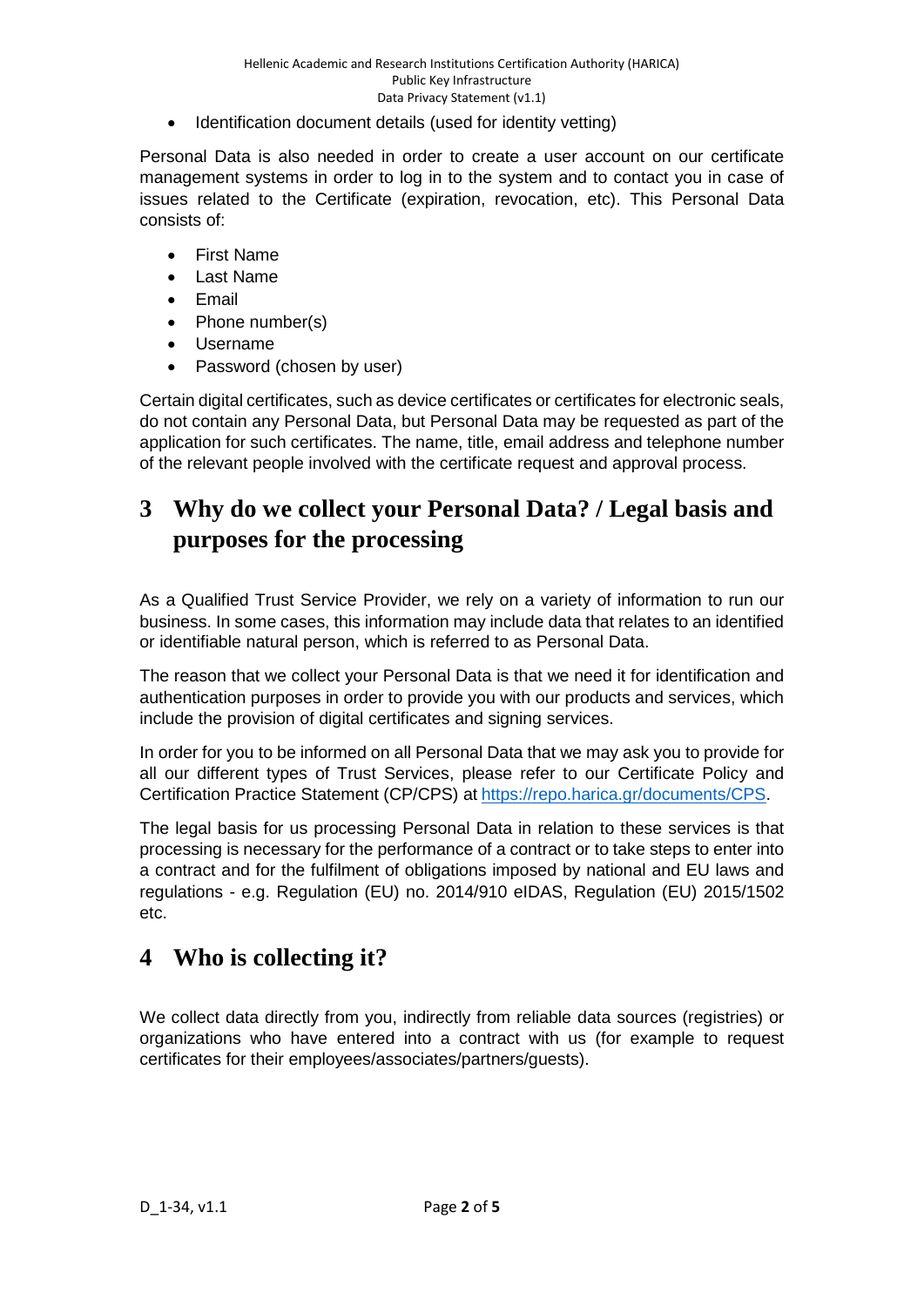## <span id="page-4-0"></span>**5 How will it be used?**

We use your Personal Data only for the provision of the products and services that we have contracted to provide. This includes:

- Process applications for HARICA products and services
- Provision of technical support
- Issue, revoke and process of digital certificates according to our CP/CPS
- Verification and authentication for the provision of products and services according to our CP/CPS
- Contacting you, as a Subscriber, for issues related to the products and services of HARICA
- Enforcement of legal rights or compliance with legal or regulatory requirements and obligations

## <span id="page-4-1"></span>**6 Who has access to your Personal Data and who will it be shared with?**

Access to your Personal Data is provided to authorized staff on a "need to know" basis to deliver the agreed services. Such staff abide by statutory and additional confidentiality agreements. We do not share your personal data with anyone, except to deliver the agreed services. Your information, including Personal Data, will not be sold, exchanged, transferred outside of our organization or given to any other entity for any reason without your prior consent and will not be used for any other than the purposes specified above.

All Personal Data provided for the delivery of the agreed services included in the completed application forms, signed Subscriber Agreements, client contact information and vetting data that supports the issuance of certificates, is retained in HARICA offices for secure storage. This applies also to hard copy physical documents and electronic data.

### <span id="page-4-2"></span>**7 How is your data protected?**

We use a combination of technical, administrative, organizational and physical safeguards to protect your personal data. Access to your personal data is restricted to those who are necessary for the delivery of the services. These safeguards are tested as part of our annual audits and certifications. For further details, please see our certifications available at [https://www.harica.gr/About/Compliance.](https://www.harica.gr/About/Compliance)

### <span id="page-4-3"></span>**8 Retention Periods**

The HARICA CP/CPS in section 5.5.2 (available at [https://repo.harica.gr/documents/CPS\)](https://repo.harica.gr/documents/CPS) requires that audit logs are retained for at least seven (7) years from the date that your digital certificate expires.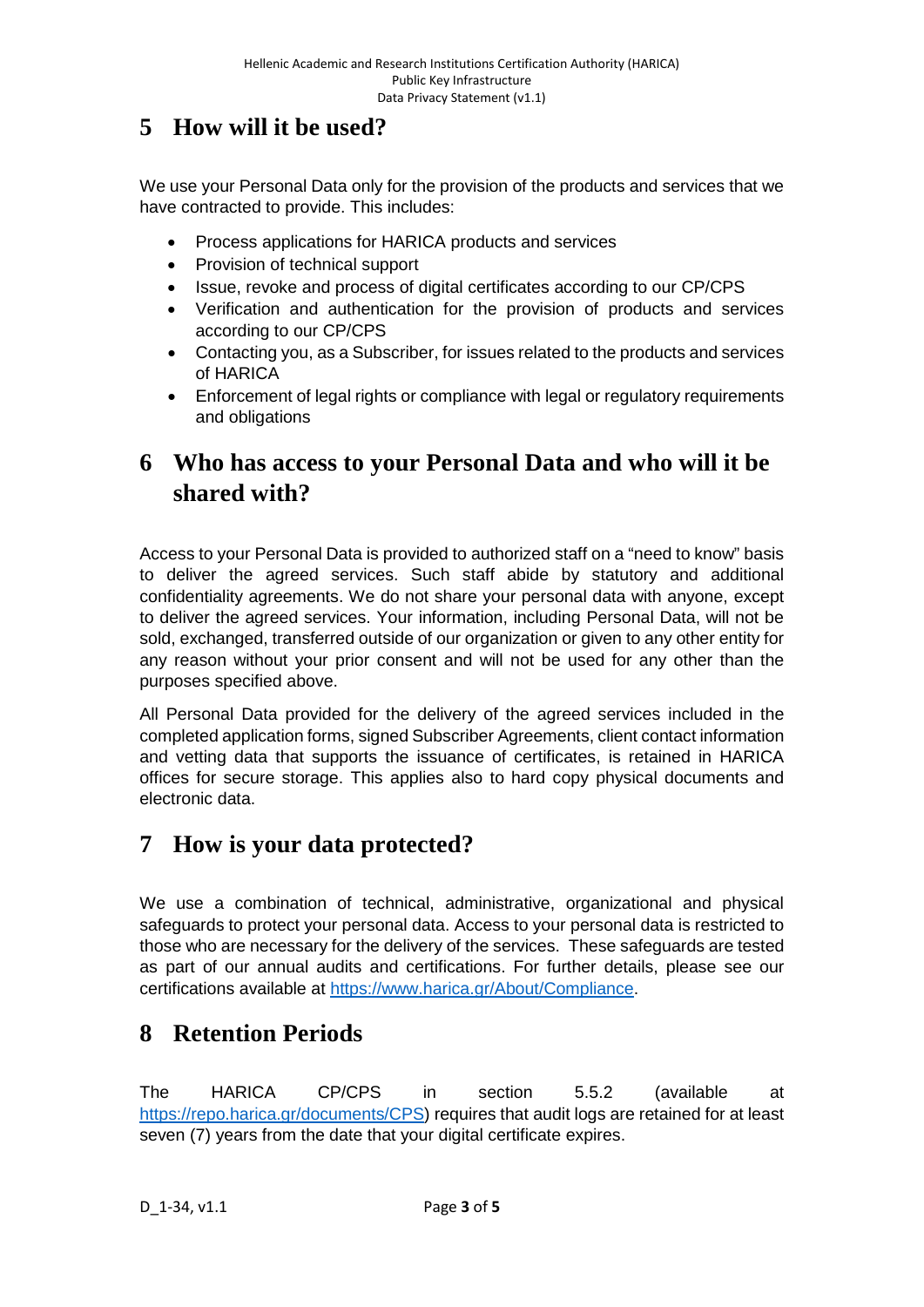We will retain your Personal Data for a period of seven (7) years from the date that your digital certificate expires, unless a longer retention period is required or permitted by law.

As obliged by the eIDAS Regulation for Qualified Trust Service Providers we will retain your Personal Data for a period of seven (7) years from the date that your digital certificate expires.

# <span id="page-5-0"></span>**9 Data Subject Rights**

We comply with all relevant Data Protection Laws. These provide a number of rights with regard to your Personal Data.

You have the right to request from us access to and rectification or erasure of your Personal Data, the right to restrict processing, object to processing as well as in certain circumstances the right to data portability.

If you have provided consent for the processing of your Personal Data you have the right (in certain circumstances) to withdraw that consent at any time, which will not affect the lawfulness of the processing before your consent was withdrawn.

You have the right to lodge a complaint with the appropriate Data Protection Authority if you believe that we have not complied with our legal obligations. For further information please visit [http://www.dpa.gr.](http://www.dpa.gr/)

Please email **personal-data-inquiries AT harica.gr** to make a request under these provisions. In order to help us deal with such request please provide details of the product/service that the request relates to and any other details (such as customer number etc). Please note that we will perform steps to verify your identity before providing any information.

Your requests are subject to our satisfaction regarding the authenticity of the request, and we supply the relevant information within 30 days after validating your request. If for some reason your request is rejected you will be provided with the relevant and detailed explanation.

# <span id="page-5-1"></span>**10 Automated Decision Making and Profiling**

An automated decision is defined as a decision which is made following processing of personal data solely by automatic means, where no humans are involved in the decision-making process. We do not use automated decisions in the processing of personal of data.

The GDPR defines profiling as 'any form of automated processing of personal data consisting of the use of personal data to evaluate certain personal aspects relating to a natural person, in particular to analyze or predict aspects concerning that natural person's performance at work, economic situation, health, personal preferences, interests, reliability, behavior, location or movements'. We do not perform any profiling.

# <span id="page-5-2"></span>**11 Security**